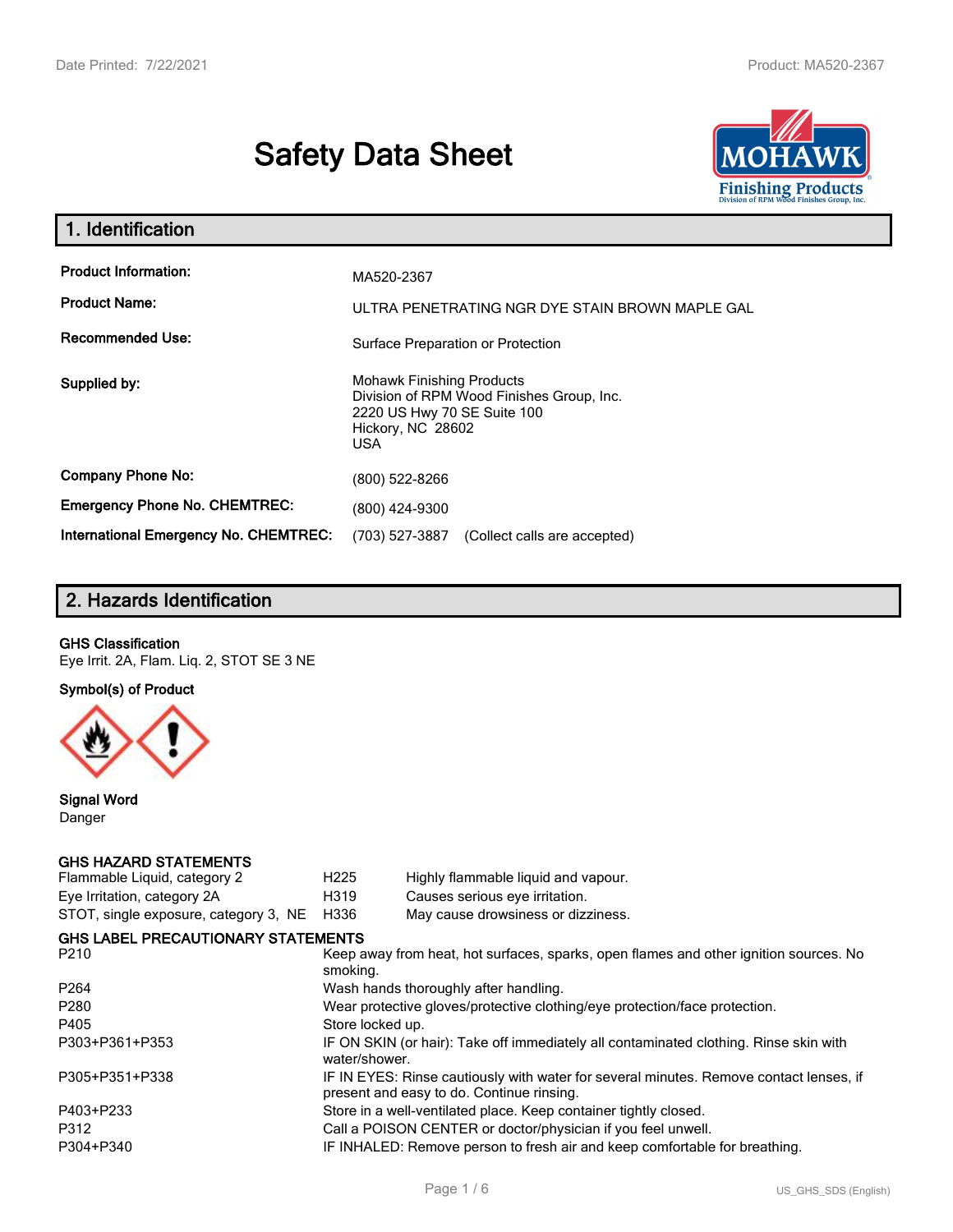| P337+P313                               | If eye irritation persists: Get medical advice/attention.      |  |  |  |
|-----------------------------------------|----------------------------------------------------------------|--|--|--|
| P403+P235                               | Store in a well-ventilated place. Keep cool.                   |  |  |  |
| <b>GHS SDS PRECAUTIONARY STATEMENTS</b> |                                                                |  |  |  |
| P240                                    | Ground/bond container and receiving equipment.                 |  |  |  |
| P <sub>241</sub>                        | Use explosion-proof electrical/ventilating/lighting/equipment. |  |  |  |
| P <sub>242</sub>                        | Use only non-sparking tools.                                   |  |  |  |
| P <sub>243</sub>                        | Take precautionary measures against static discharge.          |  |  |  |

## **3. Composition/Information on ingredients**

| <b>Chemical Name</b>              | CAS-No.  | Wt. %       | <b>GHS Symbols</b>    | GHS  |
|-----------------------------------|----------|-------------|-----------------------|------|
| acetone                           | 67-64-1  | 75-100      | GHS02-GHS07           | H225 |
| ethanol                           | 64-17-5  | $2.5 - 10$  | GHS02                 | H225 |
| propylene glycol monomethyl ether | 107-98-2 | $0.1 - 1.0$ | GHS02-GHS06-<br>GHS07 | H226 |

**GHS Statements** H225-302-319-332-336 H226-331-336

The exact percentage (concentration) of ingredients is being withheld as a trade secret.

The text for GHS Hazard Statements shown above (if any) is given in the "Other information" Section.

## **4. First-aid Measures**



FIRST AID - EYE CONTACT: IF IN EYES: Rinse cautiously with water for several minutes. Remove contact lenses, if present and easy to do. Continue rinsing. If eye irritation persists: Get medical advice/attention.

FIRST AID - SKIN CONTACT: IF ON SKIN (or hair): Take off immediately all contaminated clothing. Rinse skin with water/shower.

FIRST AID - INGESTION: IF SWALLOWED: rinse mouth. Do NOT induce vomiting. IF exposed or if you feel unwell: Call a POISON CENTER or doctor/physician.

FIRST AID - INHALATION: IF INHALED: Remove person to fresh air and keep comfortable for breathing.

## **5. Fire-fighting Measures**

**SPECIAL FIREFIGHTING PROCEDURES:** Evacuate all persons from the fire area to a safe location. Move non-burning material, as feasible, to a safe location as soon as possible. Fire fighters should be protected from potential explosion hazards while extinguishing the fire. Wear self-contained breathing apparatus (SCBA) and full fire-fighting protective clothing. Thoroughly decontaminate all protective equipment after use. Containers of this material may build up pressure if exposed to heat (fire). Use water spray to cool fire-exposed containers. Use water spray to disperse vapors if a spill or leak has not ignited. DO NOT extinguish a fire resulting from the flow of flammable liquid until the flow of the liquid is effectively shut off. This precaution will help prevent the accumulation of an explosive vapor-air mixture after the initial fire is extinguished.

**FIREFIGHTING EQUIPMENT:** This is a NFPA/OSHA Class 1B or less flammable liquid. Follow NFPA30, Chapter 16 for fire protection and fire suppression. Use a dry chemical, carbon dioxide, or similar ABC fire extinguisher for incipeint fires. Water may be used to cool and prevent rupture of containers that are exposed to heat from fire.

## **6. Accidental Release Measures**

#### **ENVIRONMENTAL MEASURES:** No Information

**STEPS TO BE TAKEN IN CASE MATERIAL IS RELEASED OR SPILLED:** Follow personal protective equipment recommendations found in Section VIII. Personal protective equipment needs must be evaluated based on information provided on this sheet and the special circumstances created by the spill including; the material spilled, the quantity of the spill, the area in which the spill occurred, and the training and the expertise of employees in the area responding to the spill. Never exceed any occupational exposure limits. Shut off ignition sources; including electrical equipment and flames. Do not allow smoking in the area. Do not allow the spilled product to enter public drainage system or open waterways.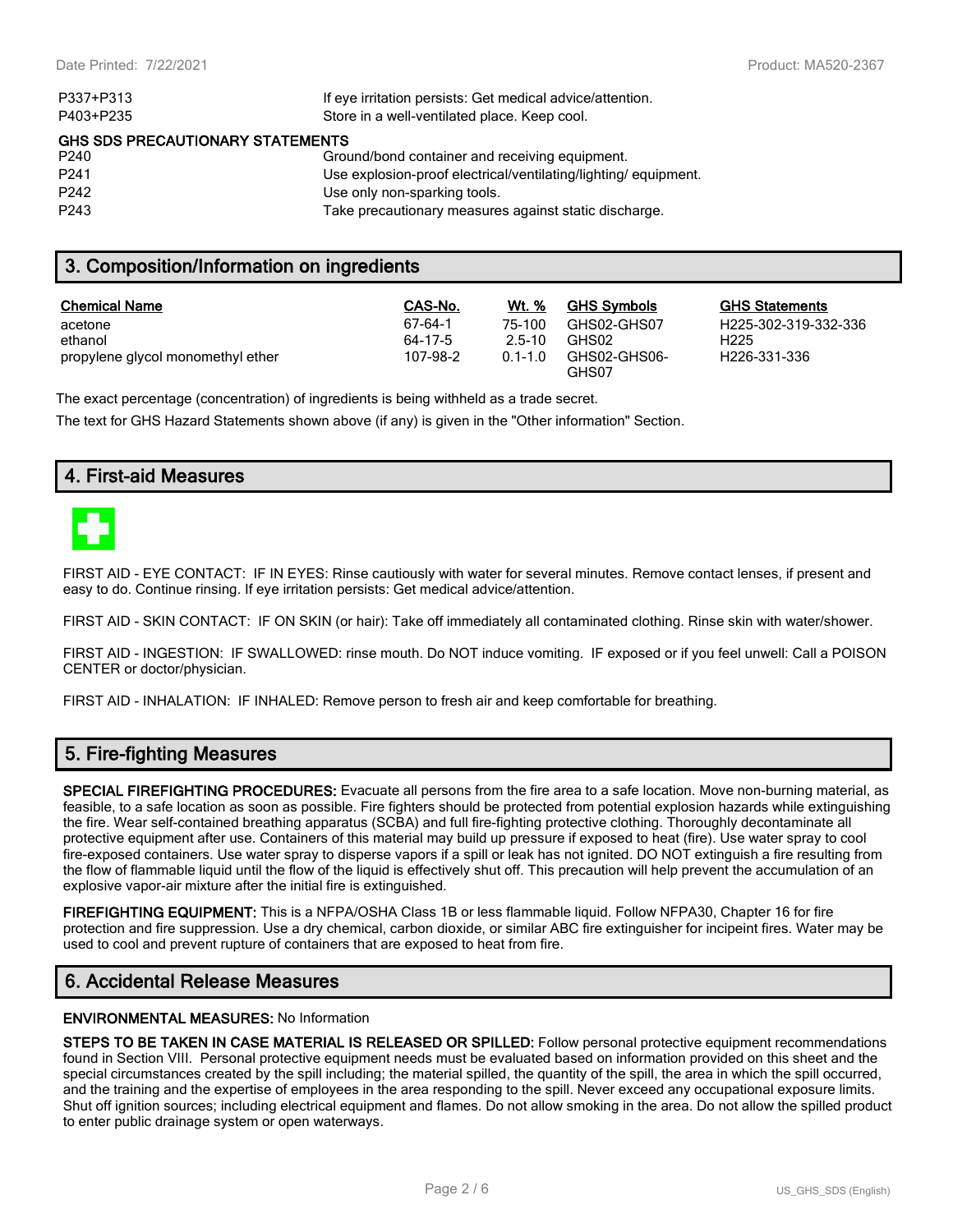# **7. Handling and Storage**



**HANDLING:** Avoid inhalation and contact with eyes, skin, and clothing. Wash hands thoroughly after handling and before eating or drinking. In keeping with safe handling practices, avoid ignition sources (smoking, flames, pilot lights, electrical sparks); ground and bond containers when transferring the material to prevent static electricity sparks that could ignite vapor and use spark proof tools and explosion proof equipment. Empty containers may retain product residue or vapor. Do not pressurize, cut, weld, braze, solder, drill, grind, or expose container to heat, flame, sparks, static electricity, or other sources of ignition. Any of these actions can potentially cause an explosion that may lead to injury.

**STORAGE:** Keep containers closed when not in use. Store in cool well ventilated space away from incompatible materials.

## **8. Exposure Controls/Personal Protection**

| Ingredients with Occupational Exposure Limits |                      |                       |                     |                         |
|-----------------------------------------------|----------------------|-----------------------|---------------------|-------------------------|
| <b>Chemical Name</b>                          | <b>ACGIH TLV-TWA</b> | <b>ACGIH-TLV STEL</b> | <b>OSHA PEL-TWA</b> | <b>OSHA PEL-CEILING</b> |
| acetone                                       | $250$ ppm            | 500 ppm               | $1000$ ppm          | N.D.                    |
| ethanol                                       | N.D.                 | $1000$ ppm            | $1000$ ppm          | N.D.                    |
| propylene glycol monomethyl ether             | 50 ppm               | $100$ ppm             | N.D.                | N.D.                    |

**Further Advice: MEL = Maximum Exposure Limit OES = Occupational Exposure Standard SUP = Supplier's Recommendation Sk = Skin Sensitizer N.E. = Not Established N.D. = Not Determined**

#### **Personal Protection**



**RESPIRATORY PROTECTION:** Use adequate engineering controls and ventilation to keep levels below recommended or statutory exposure limits. If exposure levels exceed limits use appropriate approved respiratory protection equipment.





**EYE PROTECTION:** Wear chemical-resistant glasses and/or goggles and a face shield when eye and face contact is possible due to splashing or spraying of material.



**OTHER PROTECTIVE EQUIPMENT:** No Information

**HYGIENIC PRACTICES:** It is good practice to avoid contact with the product and/or its vapors, mists or dust by using appropriate protective measures. Wash thoroughly after handling and before eating or drinking.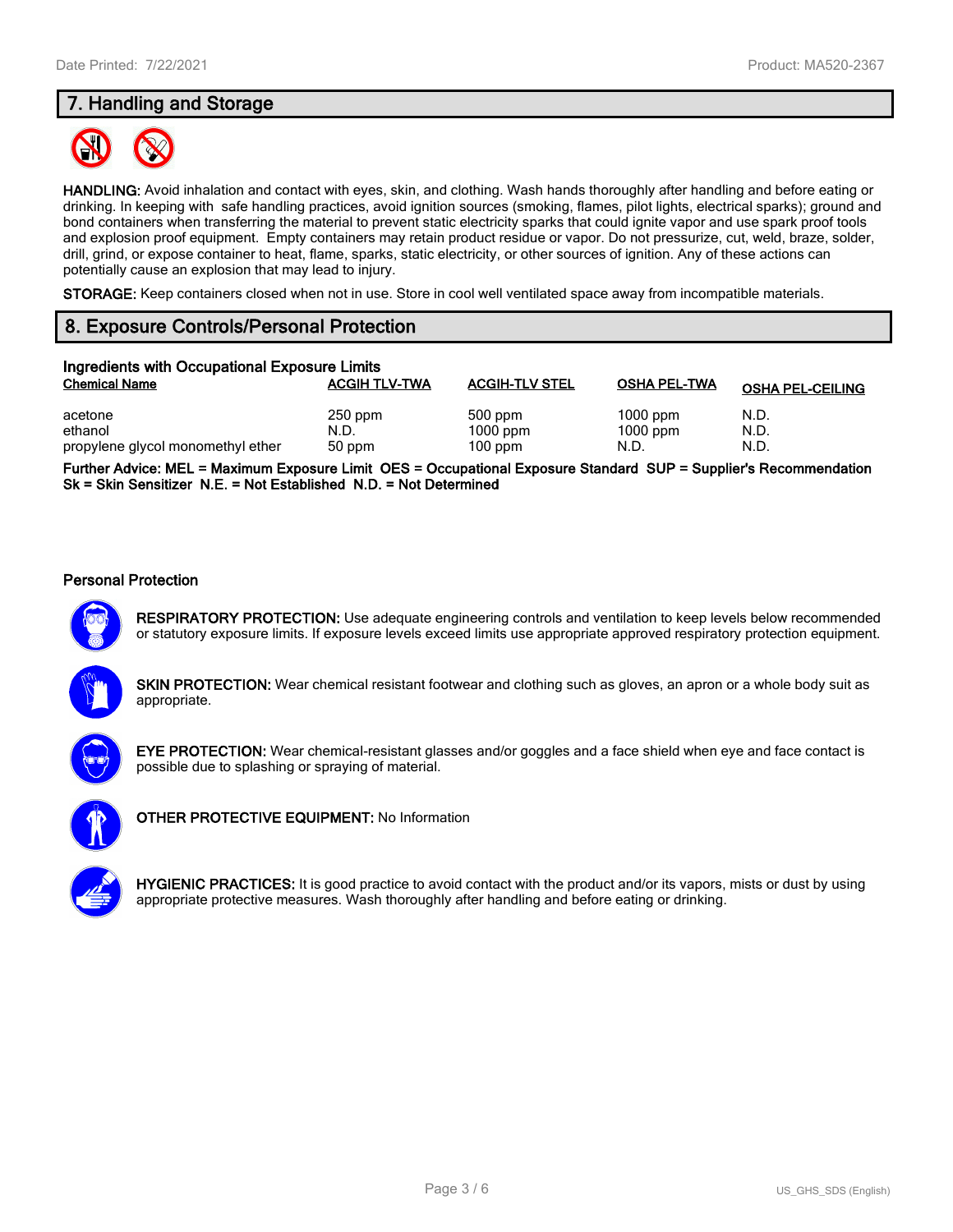**N.I. = No Information**

# **9. Physical and Chemical Properties**

| Appearance:                    | Colored Liquid                   | <b>Physical State:</b>                      | <b>LIQUID</b>  |
|--------------------------------|----------------------------------|---------------------------------------------|----------------|
| Odor:                          | <b>Strong Solvent</b>            | <b>Odor Threshold:</b>                      | Not determined |
| Density, g/cm3:                | 0.818                            | pH:                                         | Not determined |
| Freeze Point, °F:              | Not determined                   | Viscosity:                                  | Not determined |
| <b>Solubility in Water:</b>    | Not determined                   | Partition Coefficient, n-octanol/<br>water: | Not determined |
| Decomposition temperature, °F: | Not determined                   | <b>Explosive Limits, %:</b>                 | Not determined |
| Boiling Range, °F:             | $>$ 100 °F                       | Flash Point, °F:                            | $-4 ° F$       |
| Combustibility:                | <b>Supports Combustion</b>       | Auto-Ignition Temperature, °F:              | Not determined |
| <b>Evaporation Rate:</b>       | <b>Faster than Diethyl Ether</b> | Vapor Pressure, mmHg:                       | Not determined |
| <b>Vapor Density:</b>          | Not determined                   |                                             |                |

## **10. Stability and reactivity**

**STABILITY:** Stable under normal conditions.

**CONDITIONS TO AVOID:** Heat, flames and sparks.

**INCOMPATIBILITY:** Acids, Bases, Oxidizing agents

**HAZARDOUS DECOMPOSITION PRODUCTS:** Not determined.

## **11. Toxicological information**

**Practical Experiences**

**EMERGENCY OVERVIEW:** No Information

**EFFECT OF OVEREXPOSURE - EYE CONTACT:** No Information

**EFFECT OF OVEREXPOSURE - INGESTION:** No Information

**EFFECT OF OVEREXPOSURE - INHALATION:** No Information

**EFFECT OF OVEREXPOSURE - SKIN CONTACT:** No Information

**CARCINOGENICITY:** No Information

### **PRIMARY ROUTE(S) OF ENTRY:**

**Eye Contact, Skin Contact, Inhalation**

# **Acute Toxicity Values**

**The acute effects of this product have not been tested. Data on individual components are tabulated below**

| CAS-No. | <b>Chemical Name</b> |
|---------|----------------------|
| 67-64-1 | acetone              |

**Casary Chemical Chemical LD50 Chemical LD50 Vapor LC50** 1800 mg/kg Rat 20000 mg/kg Rabbit 50.1 mg/L Rat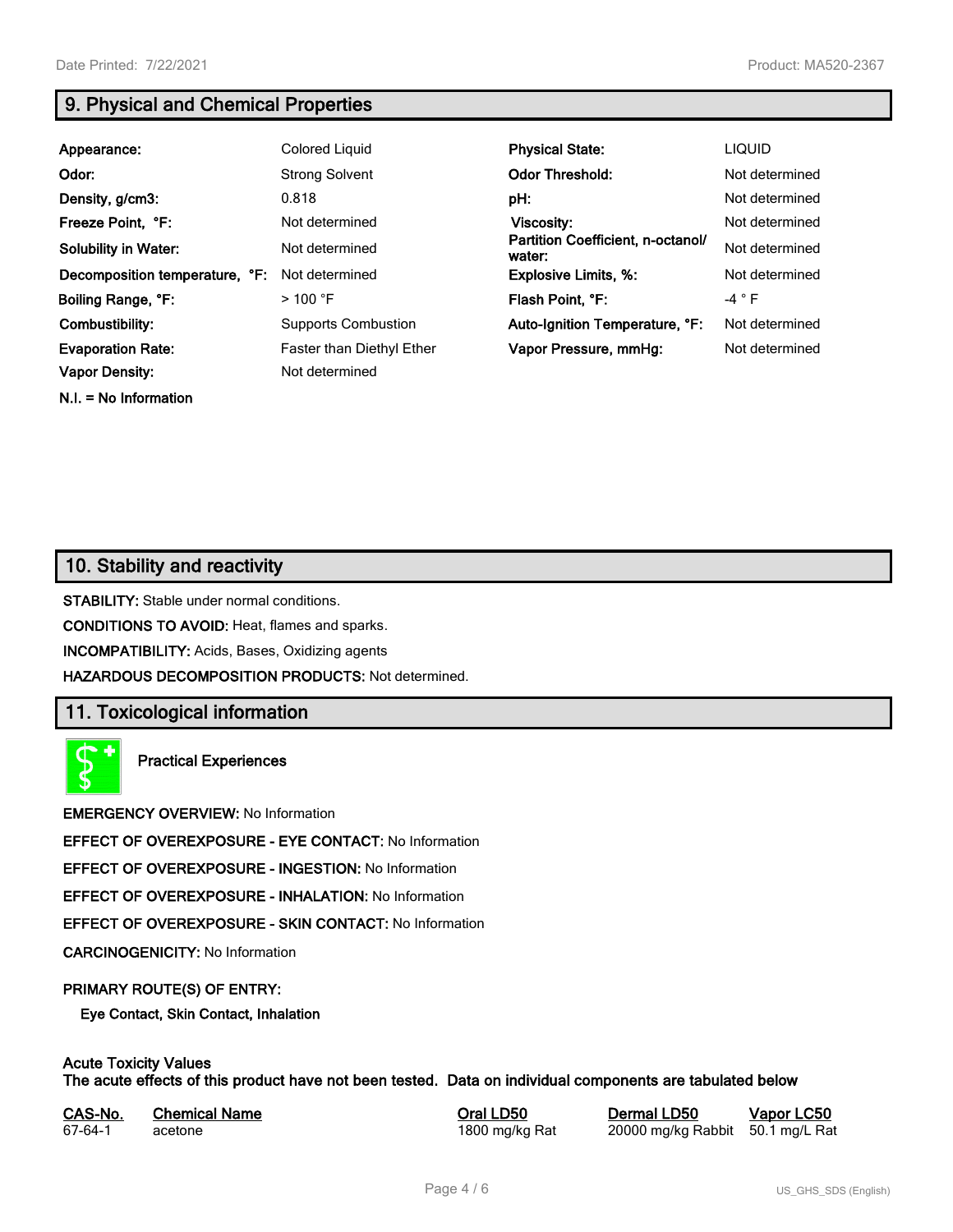64-17-5 ethanol 7060 mg/kg Rat 15,800 mg/kg 124.7 mg/L Rat 107-98-2 propylene glycol monomethyl ether 5000 mg/kg Rat 13000 mg/kg Rabbit >6 mg/L Rat

#### **N.I. = No Information**

## **12. Ecological information**

**ECOLOGICAL INFORMATION:** Ecological evaluation of this material has not been performed; however, do not allow the product to be released to the environment without governmental approval/permits.

## **13. Disposal Information**



**Product**

**DISPOSAL METHOD:** Waste from this material may be a listed and/or characteristic hazardous waste. Dispose of material, contaminated absorbent, container and unused contents in accordance with local, state, and federal regulations.

**STEPS TO BE TAKEN IN CASE MATERIAL IS RELEASED OR SPILLED:** Follow personal protective equipment recommendations found in Section VIII. Personal protective equipment needs must be evaluated based on information provided on this sheet and the special circumstances created by the spill including; the material spilled, the quantity of the spill, the area in which the spill occurred, and the training and the expertise of employees in the area responding to the spill. Never exceed any occupational exposure limits. Shut off ignition sources; including electrical equipment and flames. Do not allow smoking in the area. Do not allow the spilled product to enter public drainage system or open waterways.

## **14. Transport Information**

**SPECIAL TRANSPORT PRECAUTIONS:** No Information

**DOT:** CONSUMER COMMODITY

**IATA:** UN1263, PAINT, 3, II

**IMDG:** UN1263, PAINT, 3, II

## **15. Regulatory Information**

## **U.S. Federal Regulations:**

### **CERCLA - SARA Hazard Category**

This product has been reviewed according to the EPA 'Hazard Categories' promulgated under Sections 311 and 312 of the Superfund Amendment and Reauthorization Act of 1986 (SARA Title III) and is considered, under applicable definitions, to meet the following categories:

Fire Hazard, Acute Health Hazard

### **SARA SECTION 313**

This product contains the following substances subject to the reporting requirements of Section 313 of Title III of the Superfund Amendment and Reauthorization Act of 1986 and 40 CFR part 372:

No Sara 313 components exist in this product.

#### **TOXIC SUBSTANCES CONTROL ACT**

This product contains the following chemical substances subject to the reporting requirements of TSCA 12(B) if exported from the United States: